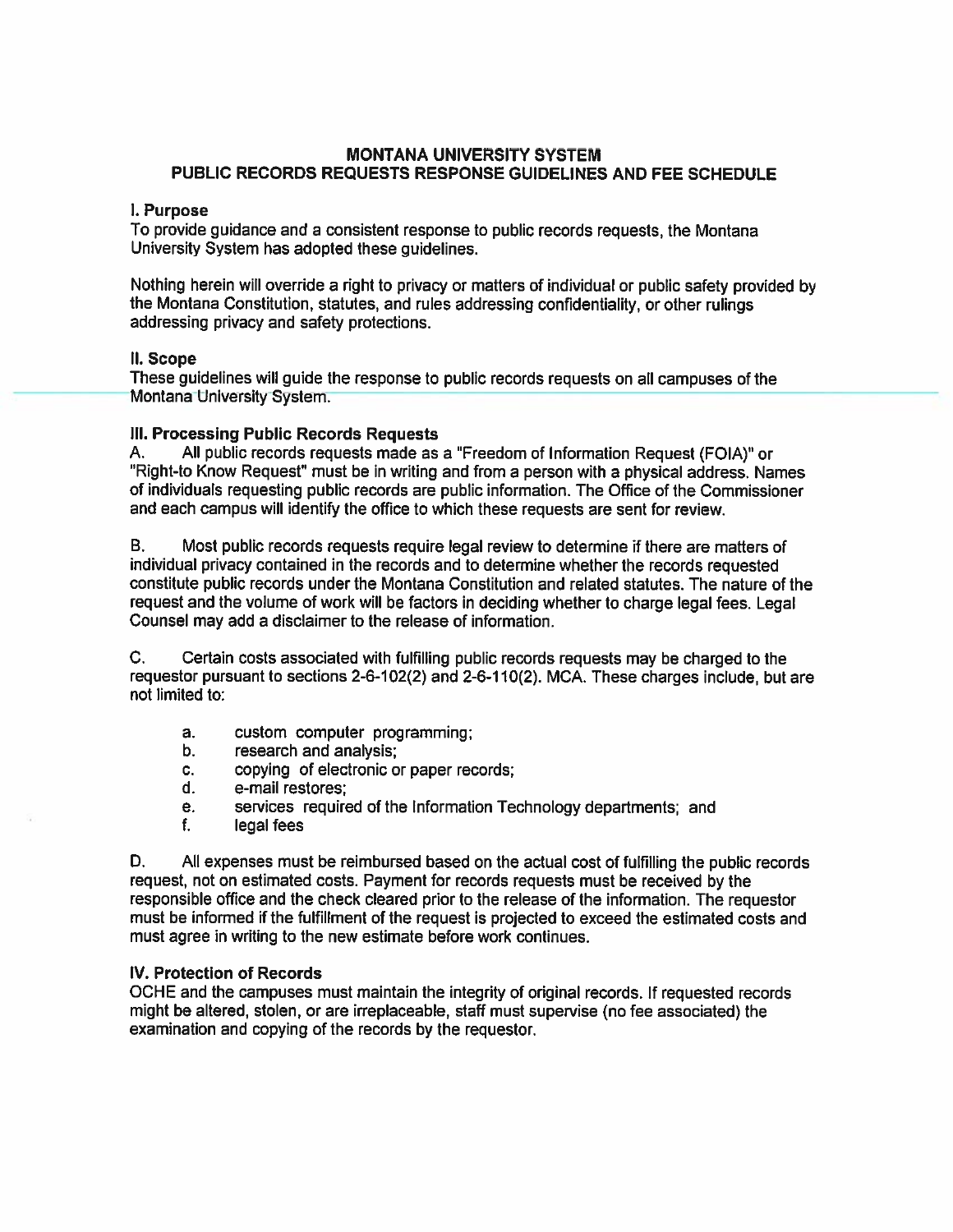## V. Protection of Privacy and Safety

OCHE and the campuses will provide access to and/or copying of unprotected Department records. Records and materials that are constitutionally protected from disclosure are not available to the public (2-6-1 02, MCA). In cases where there is an individual privacy interest that clearly exceeds the merits of public disclosure, including legitimate trade secrets (30-14- 402(4), MCA), records and materials subject to a legal privilege and matters related to individual or public safety, the records containing this information will not be disclosed or will be redacted to remove the protected information.

# VI. Covered Charges and Actual Costs

Attachment A contains the fee schedule for public records requests.